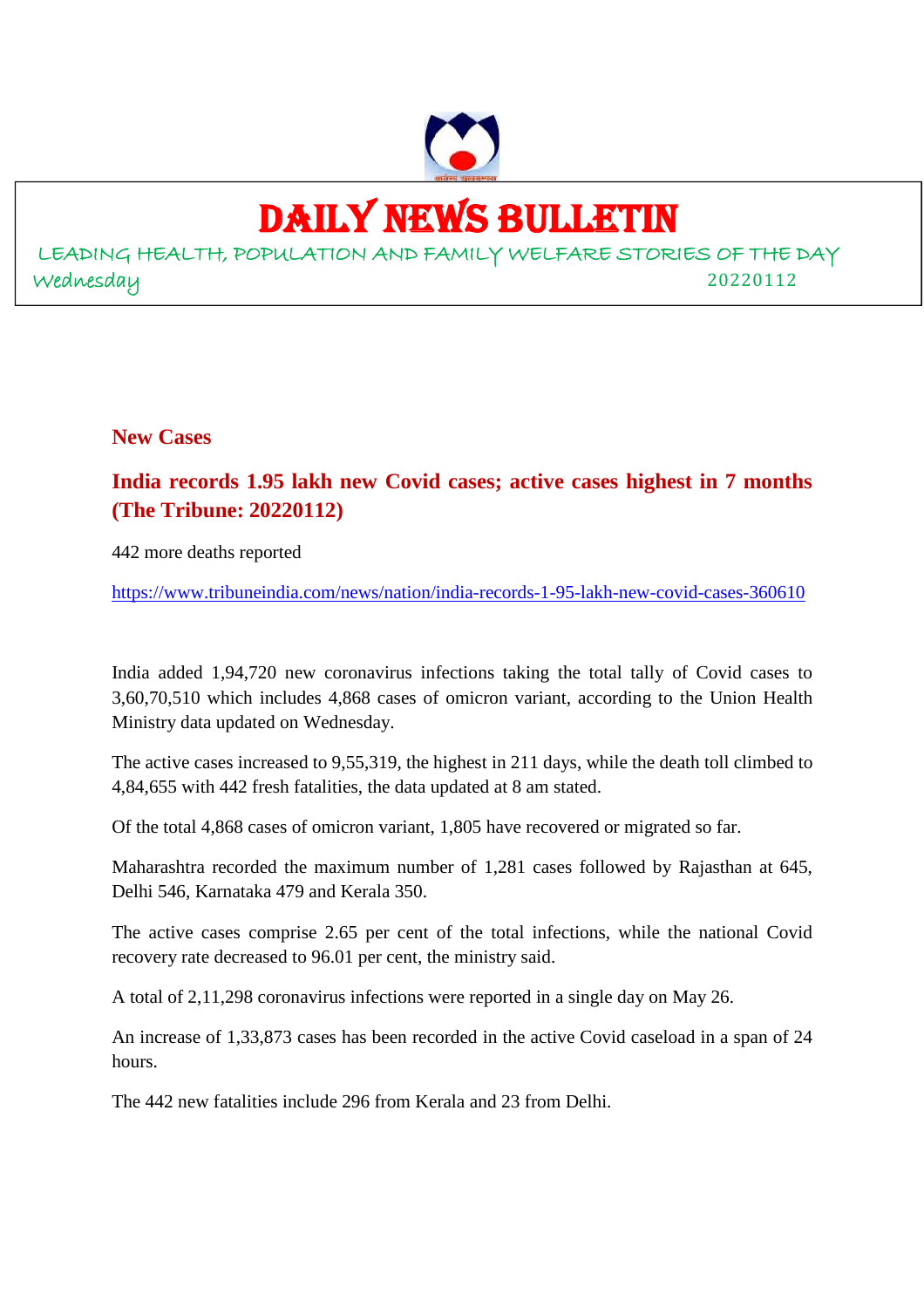A total of 4,84,655 deaths have been reported so far in the country including 1,41,669 from Maharashtra, 49,776 from Kerala, 38,379 from Karnataka, 36,886 from Tamil Nadu, 25,200 from Delhi, 22,937 from Uttar Pradesh and 19,936 from West Bengal.

## **HP kids shun tobacco**

## **HP kids shun tobacco (The Tribune: 20220112)**

https://www.tribuneindia.com/news/editorials/hp-kids-shun-tobacco-359724

Crackdown on clandestine drug trade needed

HP kids shun tobacco

That only 1 per cent of the children in the 13-15 age group use tobacco products in Himachal Pradesh, as per the Global Youth Tobacco Survey, is testimony to the state's sustained tobaccocontrol measures. It is especially commendable that the adolescent category has shown the lowest prevalence, in stark contrast to the highest figure of

58 per cent in Arunachal Pradesh and Mizoram. 'Catching them young' is the key to motivating people not to consume tobacco products later in life and also keep away from other harmful and addictive substances.

With the equally encouraging trend of a significant reduction in the consumption of the hazardous tobacco and smoking among adults over the years, the exemplary state is poised for a faster check on the spread of the menace that causes serious illnesses and kills lakhs of people every year. Massive awareness campaigns, warnings on cigarette labels, banning smoking in public and prohibiting the sale of tobacco products to minors and around educational institutions as well as penalties and fines imposed on the violators have majorly contributed to the effective implementation of state policies.

However, the tobacco lobby is powerful and containing it is a daunting task. The authorities need to be more vigilant in checking the smuggling of tobacco products from across the border and their sale. Reports of the border districts of Punjab being the transit points for the movement of foreign and Indian brands of cigarettes routed from Delhi point to a huge, unaccounted-for clandestine market. Reports published in The Tribune over the past few months reveal a ground reality that is disturbing as it belies official claims. The easy availability of gutkha, khaini pan masala and chewable tobacco products on the black market in areas such as lower Kangra and Palampur and a clientele — across age groups and rural-urban locations — ready to procure them at prices higher than the MRP paint a dark picture. A stringent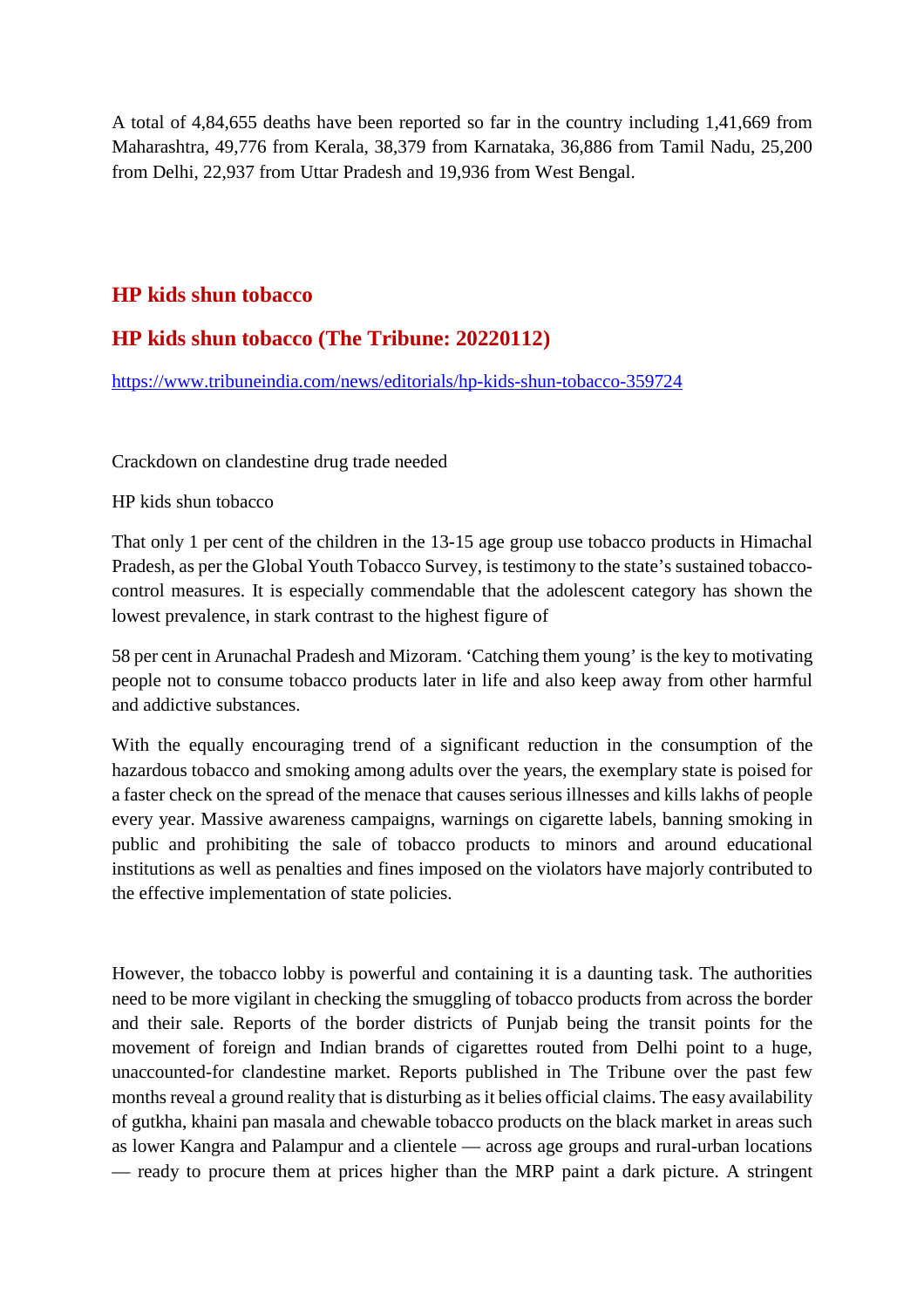crackdown on the smugglers and traders by the authorities is needed to curb the illegal trade running into crores of rupees.

## **Criminalising domestic rape**

## **Criminalising domestic rape (The Tribune: 20220112)**

https://www.tribuneindia.com/news/editorials/criminalising-domestic-rape-360388

Marriage can't be considered as lifelong consent

THE Delhi High Court, hearing a bunch of petitions seeking criminalisation of marital rape in the country, has observed that the protection provided to husbands against being booked for rape may have something to do with the 'qualitative difference' between marital and nonmarital relationships. Noting that it was merely having an 'open discussion' before arriving at a judgment, a two-member Delhi HC Bench said that the 'qualitative difference' is that in a marriage, a spouse has an expectation and 'to an extent a legal right' to establish conjugal relations with the partner. 'A husband has no business to compel. (But) the court can't ignore what happens if we strike down the exception,' the Bench observed, adding: 'The husband goes to jail for 10 years if he does this even on one occasion… We need a much more incisive insight into the issue.'

Indeed, an incisive and nuanced insight is needed into the reason for providing for such an exception in the Indian Penal Code, which makes India one of around 30 countries in which marital rape is not criminalised. In 2000, the Law Commission had opposed criminalising marital rape, arguing that 'it may amount to excessive interference with the marital relationship'. In 2013, the JS Verma Committee recommended that marital rape be criminalised, but four years later, a Parliamentary Standing Committee opposed it on the grounds that 'the entire family system will be under great stress' if it were criminalised.

Such reasons given against removing this exception in law seem shallow, with not adequate consideration given to the welfare of women. But the difficulty of gathering evidence regarding this offence must be acknowledged. One facet of the issue that needs to be examined is the practicality and integrity of evidence if the married couple is going through a strained relationship or a separation when their accusations against each other could be suspect. However, domestic violence is a crime that is rampant but grossly underreported, and criminality of sexual violence in a marriage must be acknowledged and marriage must not be considered as lifelong consent.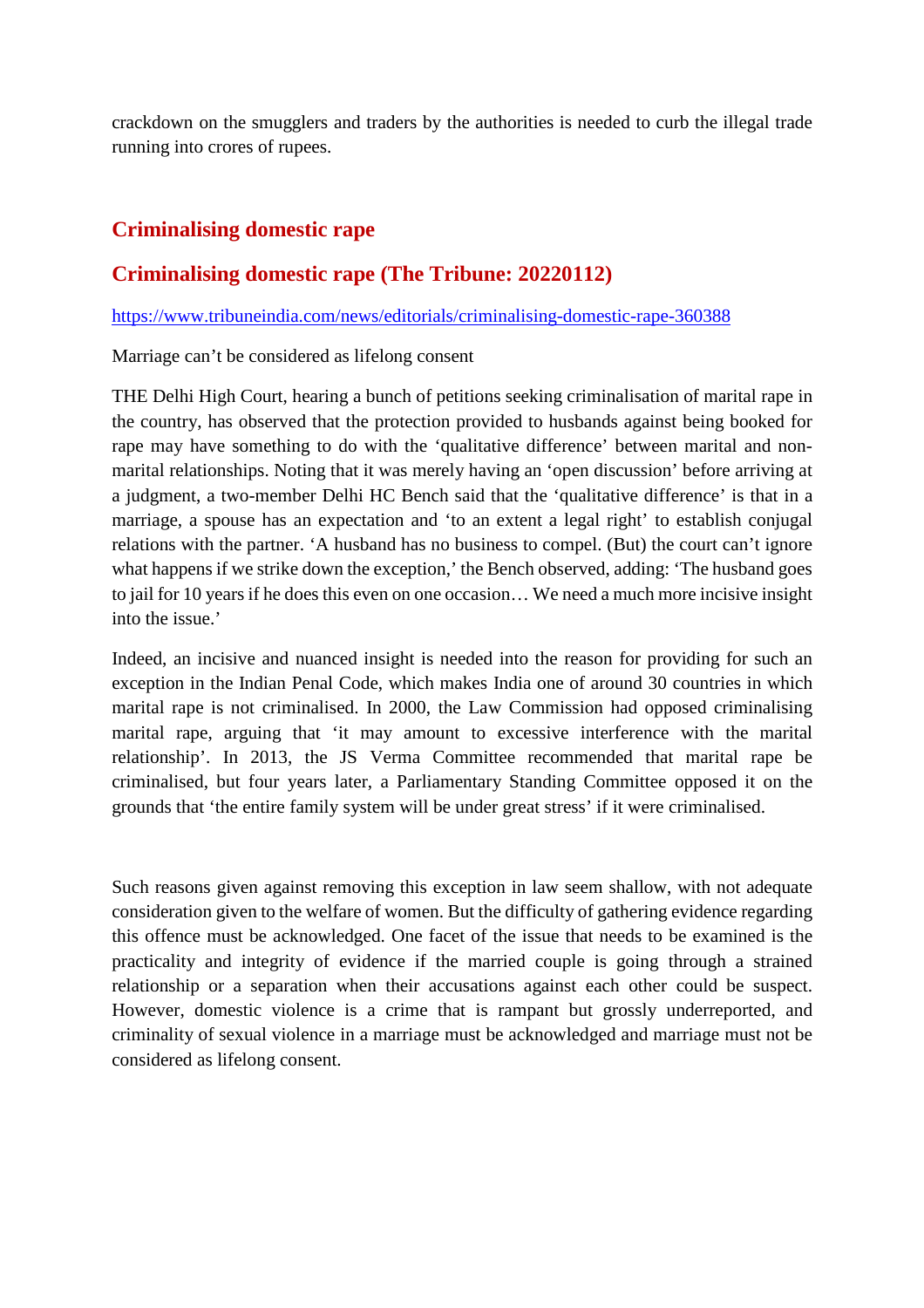## **WHO**

# **WHO body says COVID-19 vaccines may need to be updated for Omicron (The Tribune: 20220112)**

https://www.tribuneindia.com/news/health/who-body-says-covid-19-vaccines-may-need-tobe-updated-for-omicron-360376

Technical group, made up of independent experts, said it would consider a change in vaccination composition and stressed that shots needed to be more effective in protecting against infection

WHO body says COVID-19 vaccines may need to be updated for Omicron

A World Health Organisation technical body said on Tuesday that current COVID-19 vaccines may need to be reworked to ensure they are effective against Omicron and future variants of the coronavirus.

The technical group, made up of independent experts, said it would consider a change in vaccination composition and stressed that shots needed to be more effective in protecting against infection.

"The composition of current COVID-19 vaccines may need to be updated to ensure that COVID-19 vaccines continue to provide WHO-recommended levels of protection against infection and disease by VOCs (variants of concern), including Omicron and future variants," the technical body, tasked with making recommendations to the WHO, said in a statement.

"COVID-19 vaccines need to...elicit immune responses that are broad, strong, and long-lasting in order to reduce the need for successive booster doses," it added.

"A vaccination strategy based on repeated booster doses of the original vaccine composition is unlikely to be appropriate or sustainable."

However, the statement stopped short of advocating an Omicron-specific vaccine at this stage, saying more research was required and urging manufacturers to share data.

It said that an updated vaccine could be aimed specifically at the dominant variant, which is currently Omicron in many places, or be a "multivalent vaccine" designed to bust several variants at once. Further recommendations will be issued when more data is available, it added.

Some vaccine makers are already developing next-generation vaccines targeting Omicron, the highly contagious variant first detected in southern Africa and Hong Kong.

On Monday, Pfizer Chief Executive Albert Bourla said a redesigned COVID-19 vaccine that specifically targets the Omicron variant would probably be needed and his company could have one ready to launch by March.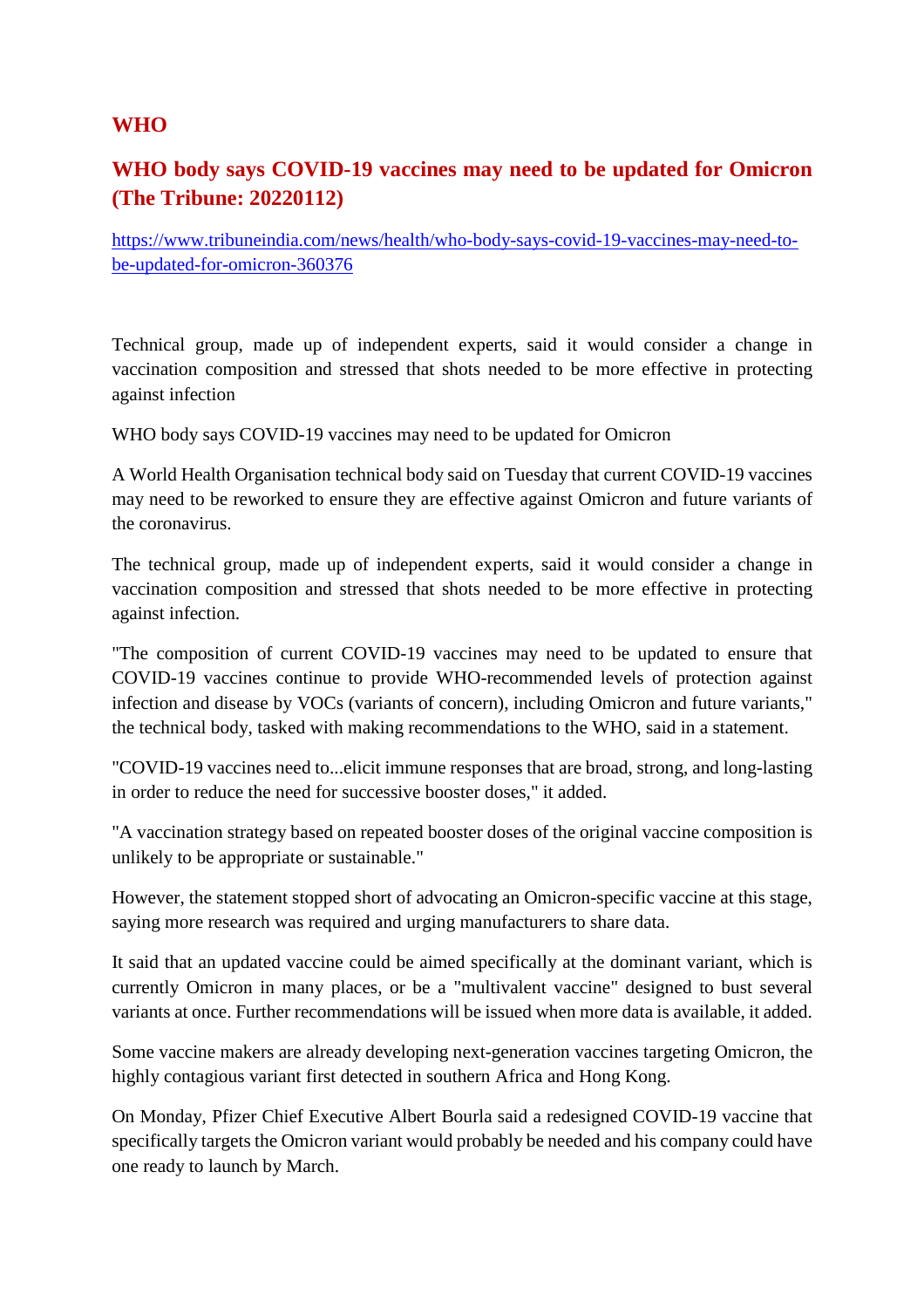Rival Moderna Inc is also working on a vaccine candidate tailored to Omicron, but it is unlikely to be available in the next two months.

A WHO official had previously said the issue of vaccine composition required "global coordination" and should not be left to manufacturers to decide alone. Reuters

## 3rd wave

# **Is 3rd wave starting to ebb in Mumbai, Delhi? (Hindustan:20220112)**

https://epaper.hindustantimes.com/Home/ArticleView



The earliest urban hot spots of India's third wave of Covid-19 – Mumbai and Delhi, which were among the first regions in the country to reflect a rising trend in infections – appear to be exhibiting early signs that their infections curves may be flattening, data shows.

While key data indicators in Mumbai suggest that numbers in the city have already started peaking, Delhi is experiencing what could be the first indication that the rise of cases has slowed down.

In Mumbai, the positivity rate has started dropping. Positivity rate (the proportion of daily tests returning positive for Covid-19) is one of the first statistical measures that indicate a reversal in trend. This number has now fallen for five days in a row – the figure was 29.9% last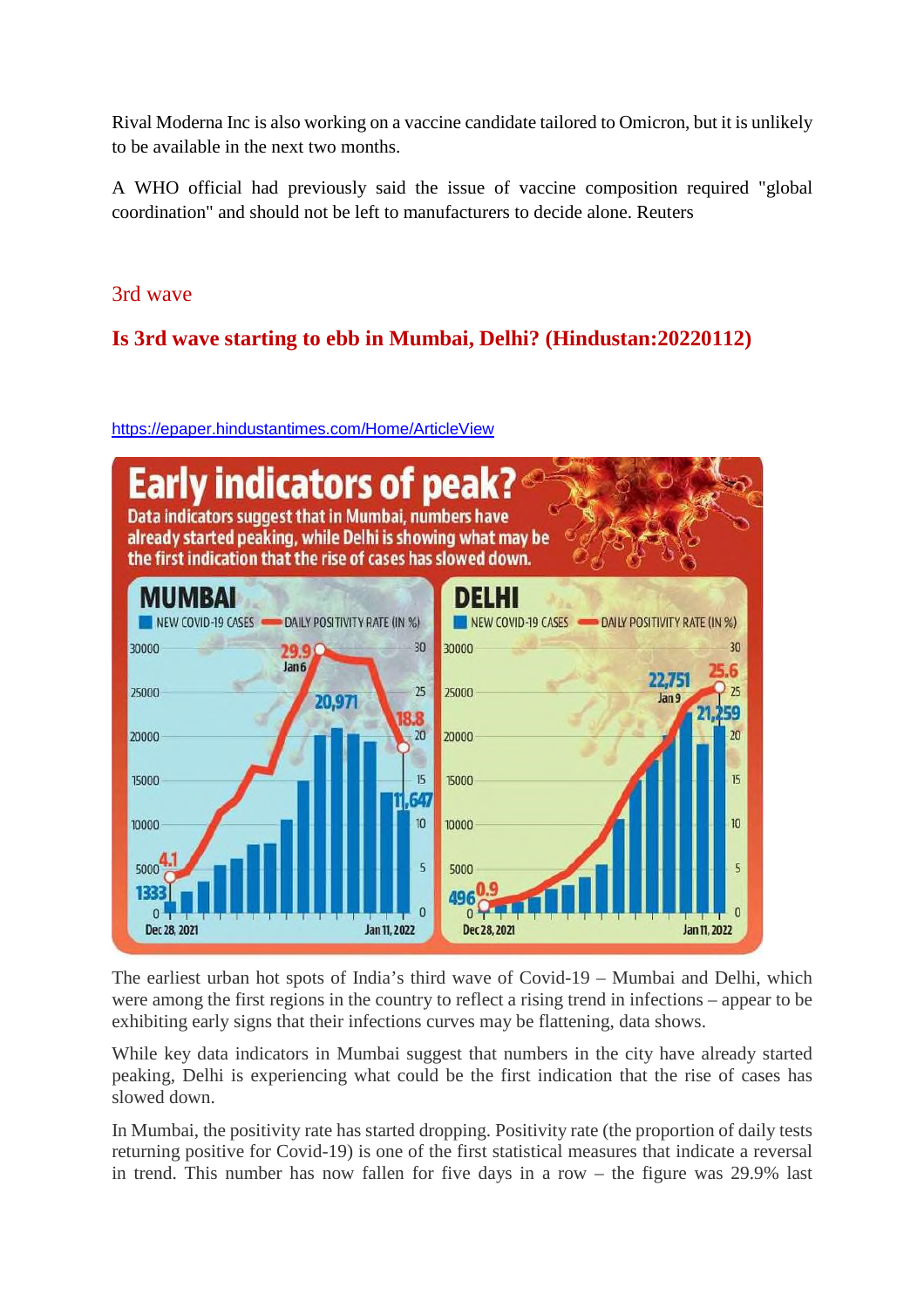Thursday, 29% on Friday, 28.6% on Saturday, 28.5% on Sunday, 23% on Monday, and touched 18.8% on Tuesday.

As expected, this trend was closely followed by a drop in daily infections, which have now fallen for four consecutive days – there were 20,971 cases on Friday, 20,318 on Saturday, 19,474 on Sunday, 13,648 on Monday, and finally 11,647 on Tuesday.

In Delhi, while cases and positivity rate have not yet started declining, the rapid rise seen over the past two weeks appears to have slowed , hinting that the peak may be approaching – a factor that has been pointed out by several health experts, both government and independent.

While daily cases in the Capital more than doubled in four days from 10,665 on Wednesday to 22,751 on Sunday, cases have stayed below Sunday's level over the two following days – there were 19,166 new cases on Monday (when fewer tests were conducted), and 21,259 on Tuesday. The rapid rise in positivity rate in Delhi has also slowed . While daily positivity rate jumped more than 11 percentage points between Wednesday (11.9%) and Sunday (23.5%), it has only increased two percentage points between Sunday and Tuesday (25.6%).

If this trend continues, these numbers may be headed to a peak in a few days, something that Delhi health officials have suspected may happen based on an analysis by a team of medical experts along with an assessment of Sutra – a mathematical model developed by scientists at IIT-Kanpur and IIT-Hyderabad to assess the peak in Covid-19 cases in India – that says that Delhi could see a peak in Covid-19 infections around January 15.

"We are expecting a peak in cases in the next day or two. But we are prepared to handle the spike in cases," Delhi health minister Satyendar Jain said on Tuesday.

To be sure, doctors and health experts said that numbers on the ground may be higher as a lot of people have resorted to using home test kits due to milder symptoms occurring with the Omicron variant, and do not necessarily follow up with a RT-PCR test if they are positive, thereby staying off the radar.There is, however, no way to map these cases since most mild patients are recovering in home isolation.

Infectious disease expert Dr Om Srivastava, who is also a member of Maharashtra's Covid-19 task force, said that the wide use of self-testing kits is a matter of convenience but when looked at from a public health perspective, it could present a skewed picture of the spread of infection. "The authorities should consider devising a mechanism through which reports of all self-tests are recorded," he said.

Experts, however, said that so far the waves in Mumbai and Delhi appear to be following trends seen in Omicron waves the world over – a very rapid rise in infections that peaks just as fast, coupled with a relatively higher share of mild cases, causing fewer hospitalisations.

To be sure, they also warned that the marginal improvement in numbers witnessed over the past few days needs to become a sustained trend, and that keeping in mind the high transmissibility of the Omicron variant, the focus remains on keeping hospitalisations low.

In Mumbai, authorities said they were optimistic, but wanted to remain cautious. Suresh Kakani, additional municipal commissioner of the Brihanmumbai Municipal Corporation (BMC) said, "It looks like the cases are stabilising but we will have to wait for this week before commenting on whether we have reached the peak ."

Experts also expressed optimism about the reduced number of hospitalisations and comparatively fewer deaths so far.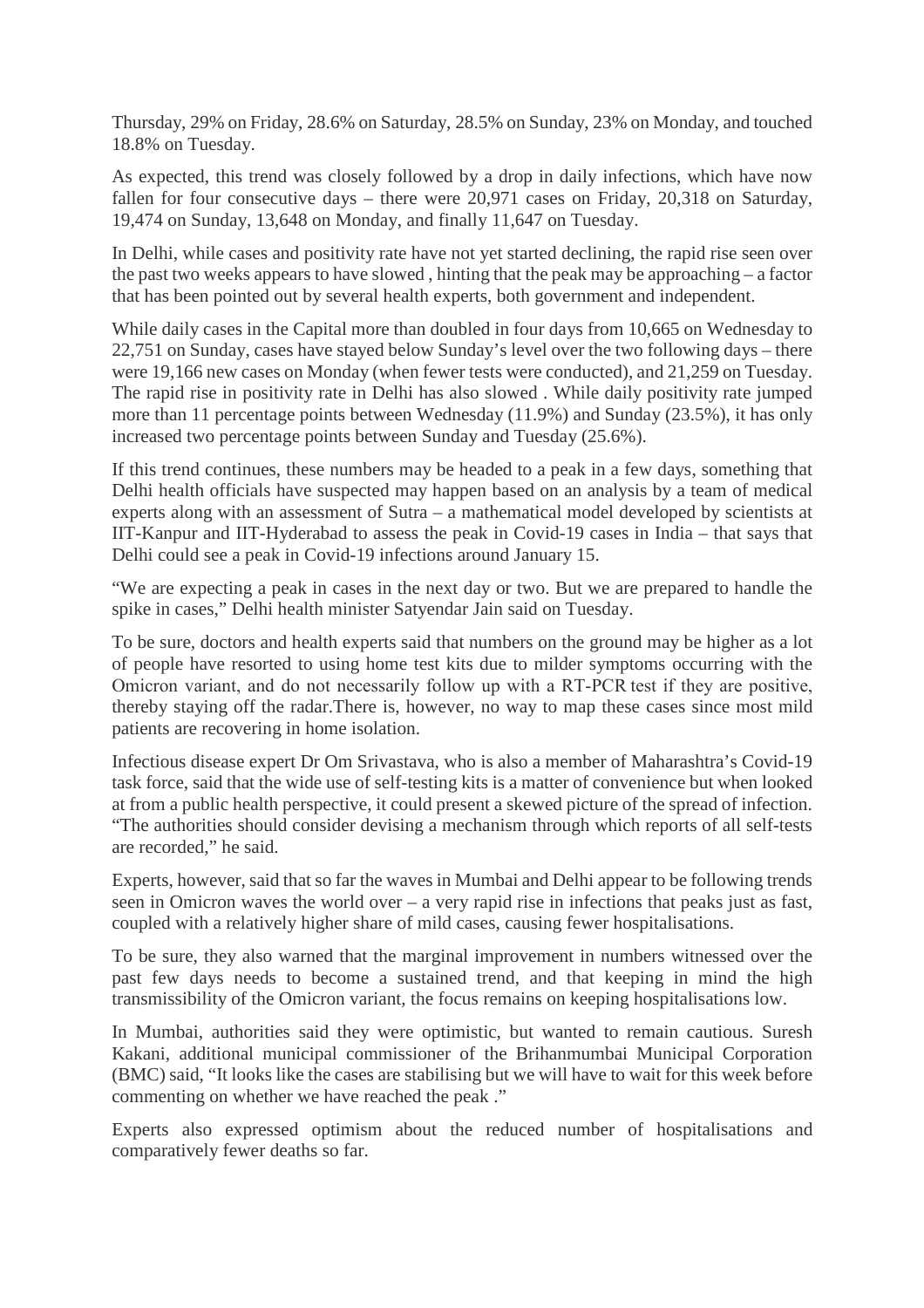Delhi government numbers show that as of Tuesday, despite a consistent rise in the cases, less than 15% of hospital beds designated for Covid-19 patients were occupied. In Mumbai, this number was under 20%. A tally of data compiled by HT from 16 regions in India showed that fewer 15% of hospital beds are occupied across the country as of Tuesday night.

And even among those hospitalised and those dying, the numbers are dominated by those who are unvaccinated. On Monday, HT reported a Delhi government analysis of deaths among Covid-19 patients in Delhi between January 5 and 9 that showed that 35 out of 46, or 76%, of the fatalities were in unvaccinated people.

"We are in comfortable situation during the third wave and are handling all symptomatic patients or those from high-risk groups. This time the demand for oxygen and ICU beds is low due to which we are in a much better situation. However, we are on alert if cases increase drastically we will have to further ensure every patient gets a bed," BMC's Kakani said.

Maharashtra's health minister Rajesh Tope said that so far Oxygen requirement has not been an issue like it was in the country's brutal second wave. "The need for oxygen has not risen a great deal. The bed occupancy has not shot up to a concerning level. However, we need to remain cautious and follow Covid-appropriate behaviour... Out of the active cases, only 2% are on oxygen support and 1% are in ICU in the state. The numbers are not such that would burden the medical infrastructure," he said.

And like in Delhi, an overwhelming majority of medical resources such as Oxygen beds in Mumbai were currently deployed towards the unvaccinated.

On Saturday, HT reported that 96% of Covid-19 patients requiring oxygen support in Mumbai's hospitals are unvaccinated.

Doctors and health experts have repeatedly said that considering the high transmissibility of the Omicron variant, it would be better to look beyond reported infections and towards hospitalisations instead.

"Infection-wise the on-ground reality could be 10-100 times also because a lot of people are taking home tests. But what is important is to see the hospitalisations, the requirement of oxygen and ventilators because that is a very small percentage. There is no point now looking at just case numbers because a majority of the infections are mild. If we see the trends in other countries, the rise in cases is steep because this variant is definitely more transmissible but since the infection period is also shorter, the fall is also equally fast. But we will have to wait and watch how the trends are here because taking a definitive stand," said Dr Sumit Ray, head (department of critical care), Holy Family Hospital.

With inputs from Soumya Pillai in Delhi, and Swapnil Rawal, Mehul Thakkar and Jyoti Shelar in Mumbai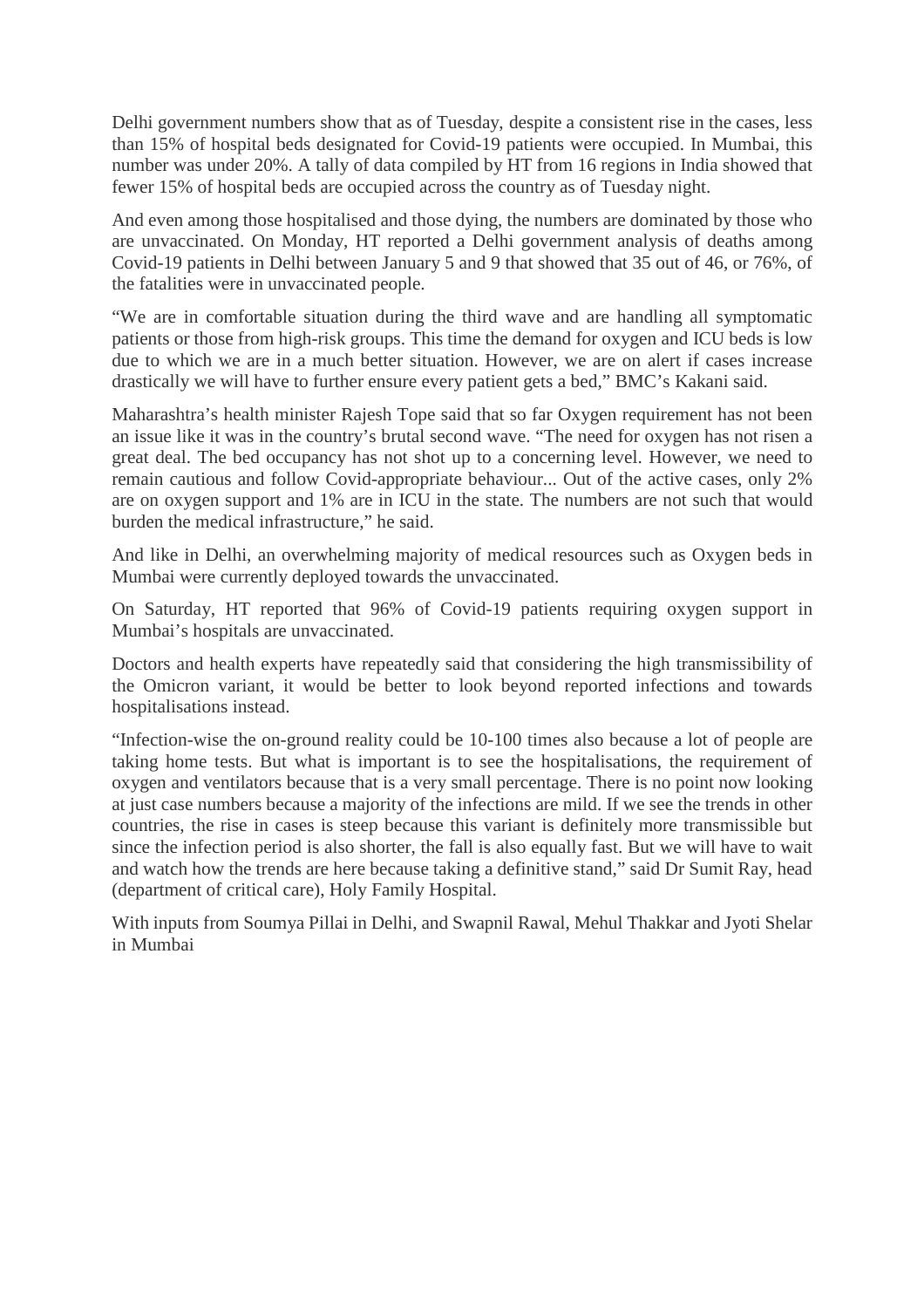## **Covid-19: Which masks are most effective against Omicron?**

# **Covid-19: Which masks are most effective against Omicron? (The Indian Express: 20220112)**

https://indianexpress.com/article/lifestyle/health/best-mask-covid-19-omicron-cases-surgecloth-n95-surgical-7715995/

Before putting on a mask, clean hands with an alcohol-based hand rub or soap and water, suggests WHO

masksWhich type of mask offers maximum protection? (Source: Express Photo by Nirmal Harindran)

As Omicron — the fastest-spreading variant of SARs-CoV-2 — continues to affect people across the globe, the importance of wearing masks and maintaining social distancing becomes even more important. But there is still confusion regarding the most effective masks against the virus and its many variants. While some people still wear cloth masks, experts say that they may prove ineffective against filtering particles.

Also on masks |Effective face mask practices to reduce spread of Covid-19, including new variants

So, which mask is the best? Here's what you need to know.

Why are cloth masks not effective?

A research paper published in PeerJ, which analysed 20 different types of cloth masks, found that their pore sizes ranged from 80-500 micrometers as against the novel coronavirus which is about 0.12 micrometers. This meant that tiny droplets can be inhaled through the voids or gaps near the nose and cheeks.

Agreed Dr Pritam Moon, consultant physician, Wockhardt Hospital Mira Road, and said that cloth masks are effective only for larger particles. "High-filtration masks, on the other hand, can help keep Omircron at bay when compared to cloth and surgical masks," he said.

While surgical masks are better than cloth masks, they still lack protection against the Omicron variant.

Also on masks |When can the COVID-19 masks finally come off?

As per Dr Niranjan Patil, microbiology and molecular biology – head and biosafety officer, Metropolis Healthcare Ltd, "A cloth mask alone may not be useful. It was being prescribed in the first wave for general public because there was a shortage of N95 masks for healthcare workers and lab professionals. A three-layer surgical mask and cloth mask, when used together,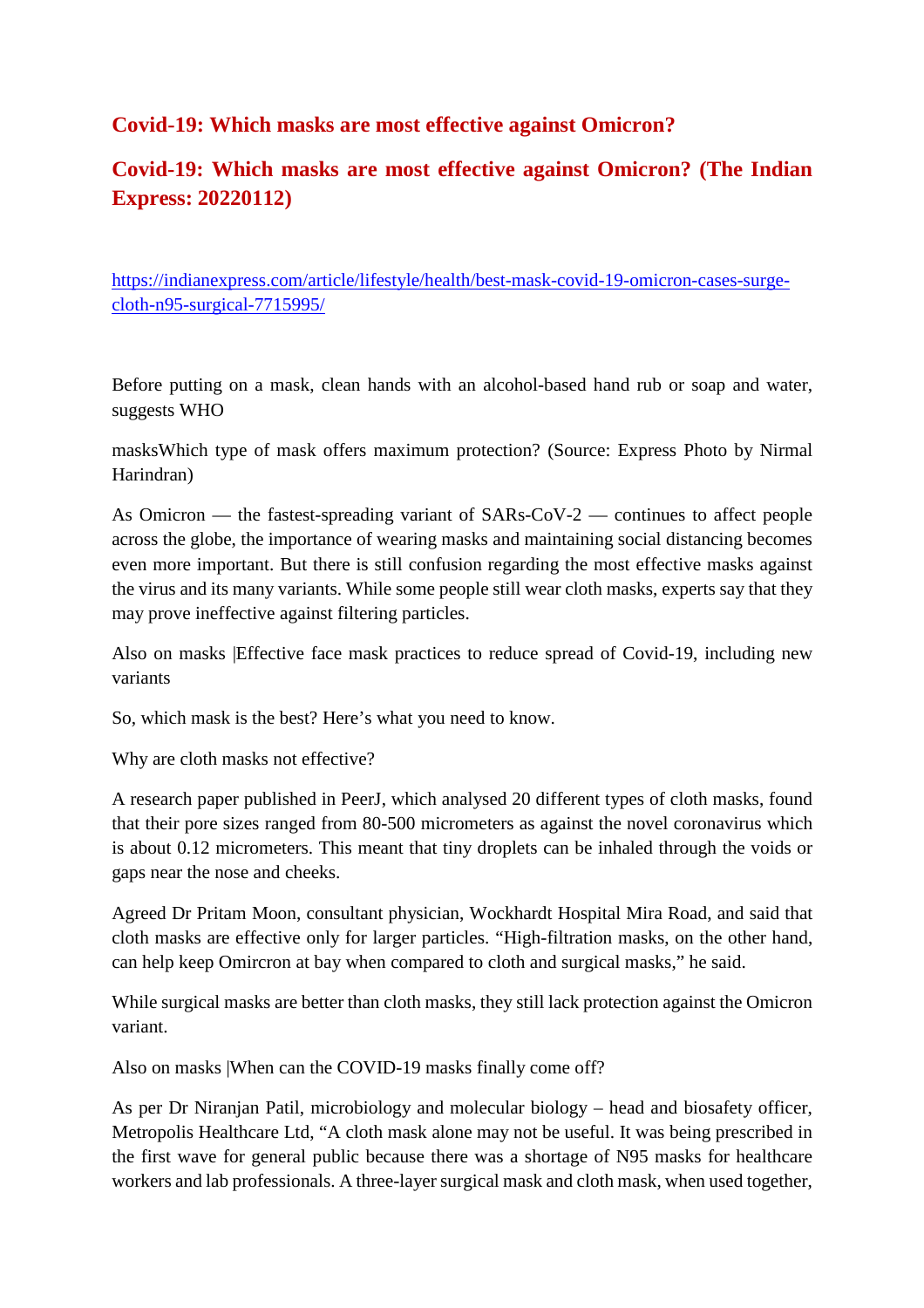are effective instead of using them alone. As Omicron is highly transmissible, protection by cloth mask is non-existent and in fact, may contribute to its spread as it may give a false sense of security with reference to transmission and protection."

The Ministry of Health and Family Welfare has said that N-95 mask/respirator have filter efficiency of 95 per cent or more against particulate aerosols. The mask should be provided with expiration valve, should be disposable and fit for wide range of face sizes. It should accompany certification from NIOSH or equivalent certification.

According to United States' FDA (Food and Drug Administration), an N95 mask "is a respiratory protective device designed to achieve a very close facial fit and very efficient filtration of airborne particles". Similarly, Centers for Disease Control and Prevention (CDC) said that KN95 masks are a cheaper alternative to N95 masks, as long as they "meet requirements similar to those set by CDC's National Institute for Occupational Safety and Health (NIOSH) for respirators".

fitness, outdoor fitness, outdoor fitness and weight loss, things to keep in mind when working out outdoors, indian express, indian express news Should you be using cloth masks? (Source: Getty/Thinkstock)

The Ministry's revised guidelines for home isolation said a Covid-19 patient should, at all times, use triple layer medical mask. "They should discard mask after eight hours of use or earlier if the mask becomes wet or visibly soiled. In the event of caregiver entering the room, both caregiver and patient may preferably consider using N-95 mask.

"N95 masks will help to filter even minute particles. Do not go for a mask that has a valve as it will not help in filtering the exhaled air if one is infected and not aware of the same. If you are using a surgical mask then double masking is essential. Make sure that the mask fits the face properly," Dr Moon said.

According to American Conference of Governmental Industrial Hygienists, N95 masks are the best when it comes to offering maximum protection against the transmission of the virus. If the infected person is not wearing a mask, it takes at least 2.5 hours to transmit the infection from one person to another person. If both are wearing N95 masks, then the virus takes 25 hours to transmit.

Also on masks |Face masks vs face shields: Here's what you need to know

Dr Patil advised against using masks with vents or exhalation valves as they allow the unfiltered breath to escape. "Besides, people who have a condition or are taking medications that weaken their immune system may not be fully protected even if they are fully vaccinated. They should continue to take all precautions recommended for unvaccinated people, including wearing a well-fitted mask, until advised otherwise by their healthcare provider. If you are fully vaccinated, to maximise protection and prevent possible spreading of Covid-19 to others, wear a mask indoors and outdoors in public if you are in an area of substantial or high transmission," said Dr Patil.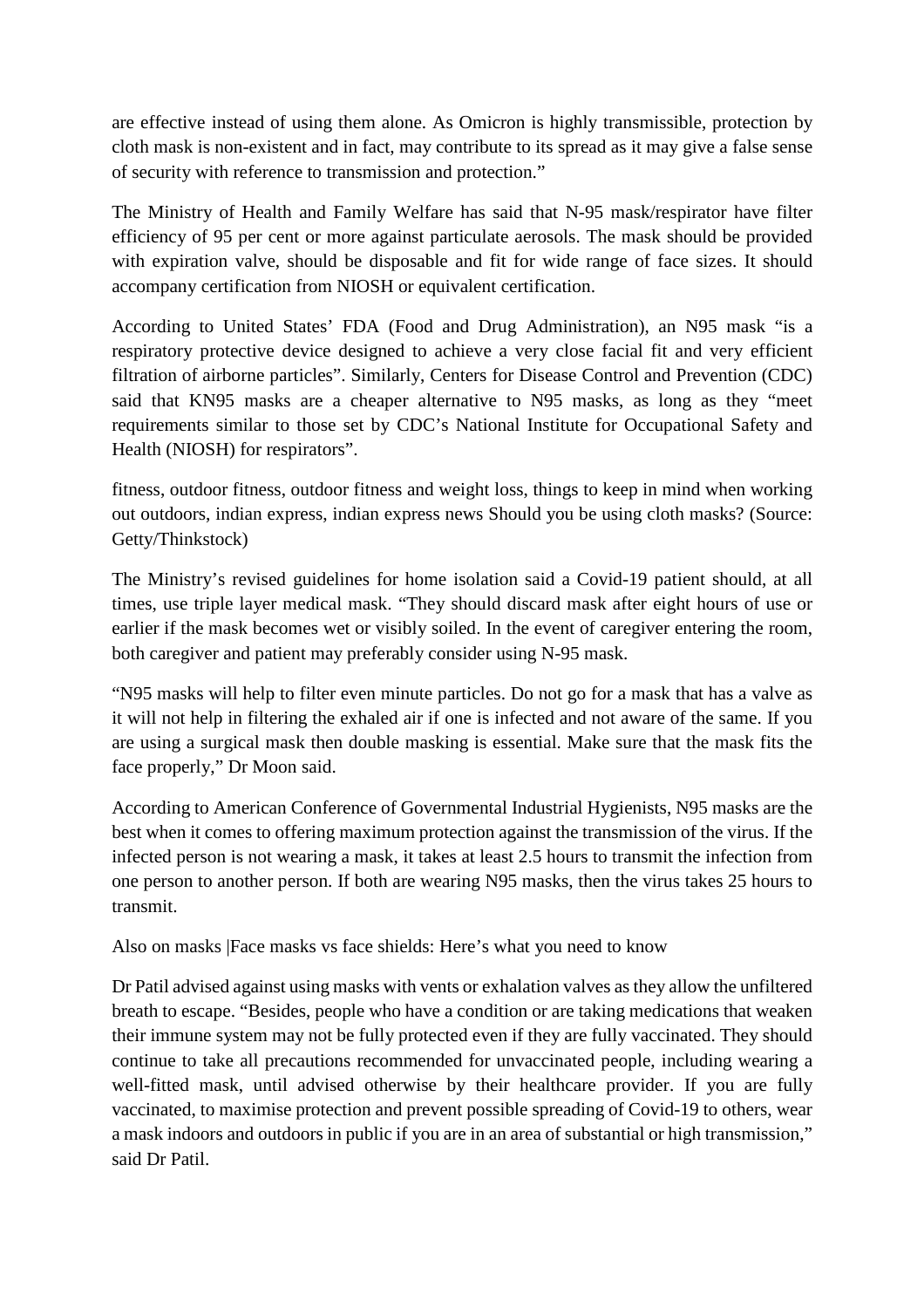Also on masks |What type of mask should you wear for better protection? All you need to know

Wearing two masks together, N95 and a surgical mask under it, is the best way to protect yourself from the variant, said Dr Sanket Jain, pulmonologist consultant, Masina Hospital, Mumbai. "N95 mask, in particular, can be reused, as they are rated for their ability to filter a lot of dust. The mask will not get saturated even after few days of normal use, so it can be reused. After the use of N95 mask for a routine day, it is to be kept aside in a dust-free environment for two-three days and then used again. Generally, there are many washable and reusable N95 masks available in the market, which can be washed with detergent powder and properly air dried for reuse," said Dr Jain.

What about people who can't wear N95 due to breathing issues?

"A combination of three-layer surgical and a cloth mask is for someone with COPD, asthma or any other breathing difficulty issues who cannot wear an N95 mask," said Dr Patil.

According to Dr Rakesh Rajpurohit, MD, consultant pulmonologist and critical care medicine at Jain Multi Specialty Hospital, Mira Road, while cloth mask won't give complete protection, but if chosen properly and used correctly can offer some form of protection. "It should be properly washed using disinfectants. It should cover the nose and mouth completely. It should be with a nose wire, to prevent any air leaks. It should be of multiple layer, tightly woven, and of breathable fabric. One can check the fabric by holding against a source of light, if it completely blocks the light, it is suitable," said Dr Rajpurohit.

According to WHO, here's how you should use a mask

\*Before putting on a mask, clean hands with alcohol-based hand rub or soap and water.

\*Cover mouth and nose with mask and make sure there are no gaps between your face and the mask.

\*Avoid touching the mask while using it; if you do, clean your hands with alcohol-based hand rub or soap and water.

\*Replace the mask with a new one as soon as it is damp, and do not re-use single-use masks.

Also on masks |The journey of Covid face masks: From boring monotones to stylish and designer

\*To remove the mask: Remove it from behind (do not touch the front of the mask); discard immediately in a closed bin; clean hands with alcohol-based hand rub or soap and water."

How to discard mask?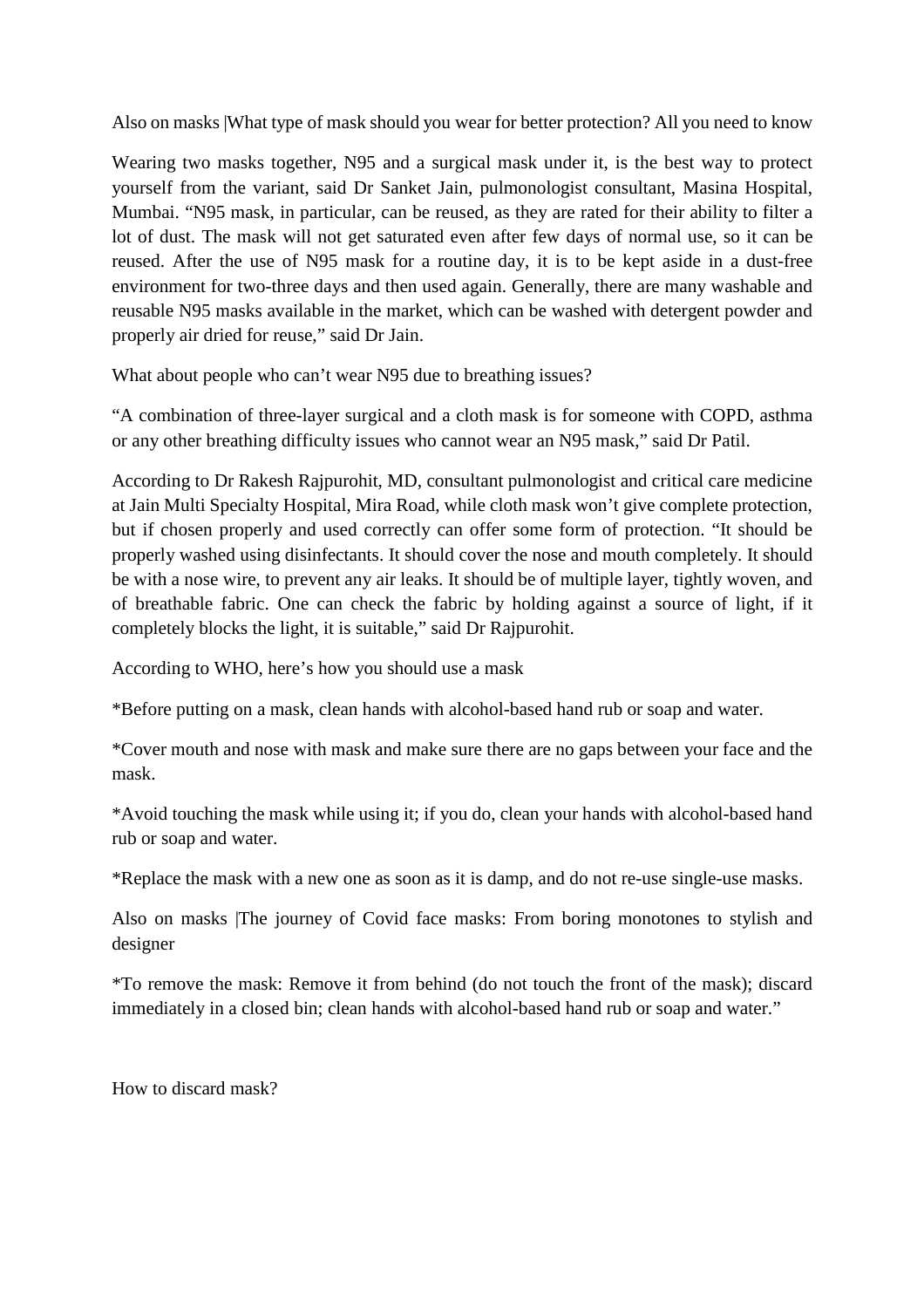According to MoHFW, mask should be discarded after cutting them to pieces and putting in a paper bag for a minimum of 72 hours.

\*Perform hand hygiene after disposal of the mask.

# **Nutrition alert**

# **Nutrition alert: Foods to eat before, during, and after your periods ( The Indian Express:20220112)**

"Fuelling the body in the right way before, during and after menses can help not just nourish the body at this time but also manage period issues," said nutritionist Minacshi Pettukola

periodEat nourishing food to avoid period issues (Source: Getty Images/Thinkstock)

Cramps, bloating, headache, and fatigue are some common issues that women experience during their periods. As such, while the body needs rest, it is also important for one to ensure that it gets proper nourishmnt — not just during menses, but before and after too.

Diet and nourishment can play a pertinent role in controlling period related issues to a large extent, said nutritionist Minacshi Pettukola.

ALSO READ |Foods women should eat and avoid during their period

"All that cramping, bloating, headaches, and fatigue plus hunger are all associated with 'that time of the month'. A woman's body is just incredible, and what it can do and goes through month on month is just mind blowing. Monthly changes are natural, but fuelling the body in the right way before, during and after can help not just nourish the body at this time but also manage any related issues," she said.

Before

"We face lowered Follicle Stimulating Hormone (FSH) and Luteinizing Hormone (LH) with oestrogen and progesterone levels. PMS is most likely to occur during this period, and that can trigger things like bloating, cravings, irritability, fatigue, and mood swings," she explained.

What to have: Include dark chocolate, plant proteins, essential fatty acids and fibre-rich foods such as kale, spinach, quinoa, nuts, tofu, lentils and beans. Keep yourself hydrated.

ALSO READ |Ayurvedic diet tips to ease your menstrual problems

What to avoid: Avoid over-consumption of salt as it causes water retention that can lead to feeling bloated during your period. Also, avoid too much food since it can upset your stomach and even cause acid reflux.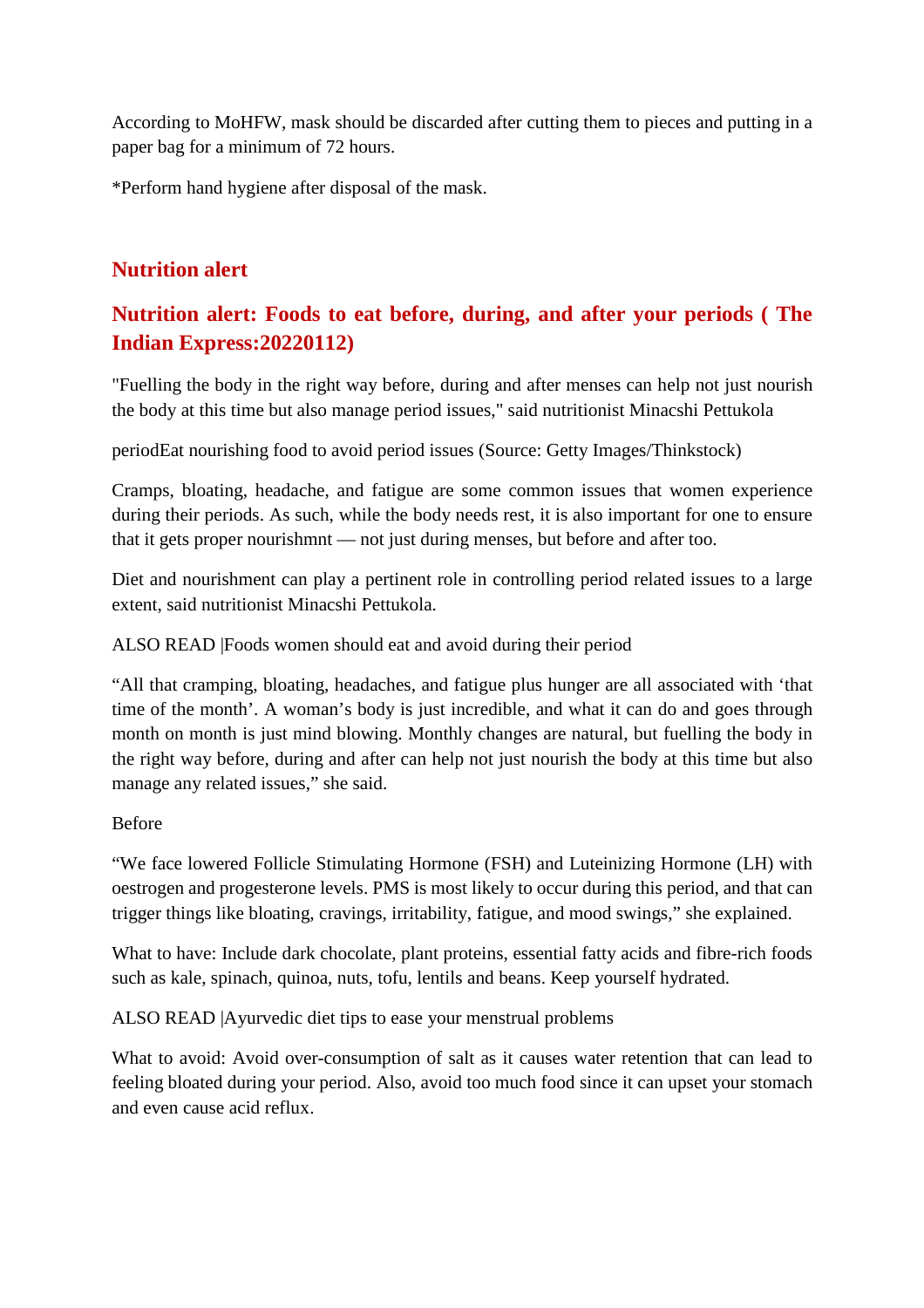balanced diet, lung hlth Have a nourishing diet (Photo: Pexels)

## During

This is the first day of your cycle. As such, it is imperative to maintain your energy level. Have natural relief causing foods to avoid any pain or discomfort.

What to have: Eat iron and magnesium-rich foods such as whole grains, fatty fish, dark chocolates, and yoghurt. Hot peppermint or even ginger will help reduce cramps. Stay hydrated and try to move around as much as you can (nothing too intense), she mentioned.

## After

Increasing levels of oestrogen in the follicular phase trigger the release of LH, and the process of ovulation begins around the 14th day. "Nourishment is super important during this ovulation period," she remarked.

ALSO READ |Five foods that can help alleviate PMS symptoms and period cramps

What to have: Now it's time to load up on B vitamins, lean proteins, and calcium. Iron-rich foods like certain meats, spinach, dark leafy greens, legumes, and dairy can help.

Good carbs like oats, brown rice, fruits, fibrous veggies, lentils well as fibre-rich foods like flaxseed, oats, nuts, seeds, wholegrains and cereals. Movement and hydration are equally important again.

 $\bigotimes$  For more lifestyle news, follow us on Instagram | Twitter | Facebook and don't miss out on the latest updates!

 $\bigotimes$  The above article is for information purposes only and is not intended to be a substitute for professional medical advice. Always seek the guidance of your doctor or other qualified health professional for any questions you may have regarding your health or a medical condition.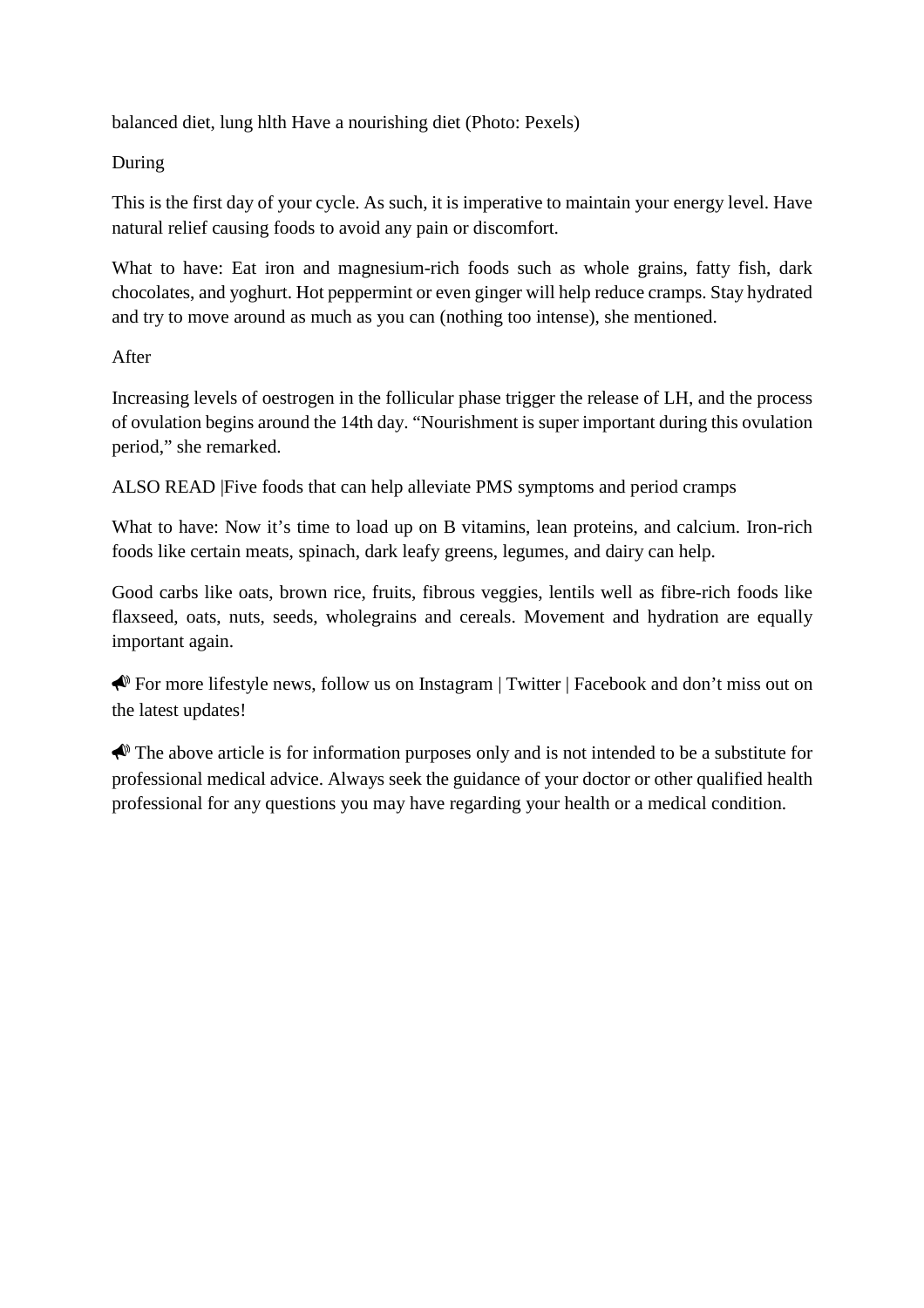

## **Covid-19 Fatalities (The Asian Age:20220112)**

http://onlineepaper.asianage.com/articledetailpage.aspx?id=16095482

# Delhi sees 23 Covid-19 fatalities, 21,259 cases

Positivity rate surges to 25.65%, Total number of cases 74,881



Crowd of passengers at the New Delhi Railway station amid coronavirus pa<br>New Delhi on Tuesday.

ernment, moment and the only offer<br>a manyam classes to an and pranayam classes to parameter and paratents recovering in<br>the method of the cumulative case the cumulative case<br>while the death toll statily past stands at 25,

**Centre assured govt Covid curbs** will be imposed across NCR: CM



**Will be imposed across NCR: CM**<br>
New Debhi, Jan. 11: The sudditional restrictions are<br>have a sexuel the Debhi<br>show a sexuel the Debhi<br>pole of the anguest in position of the minister with contain the<br>contained carb impose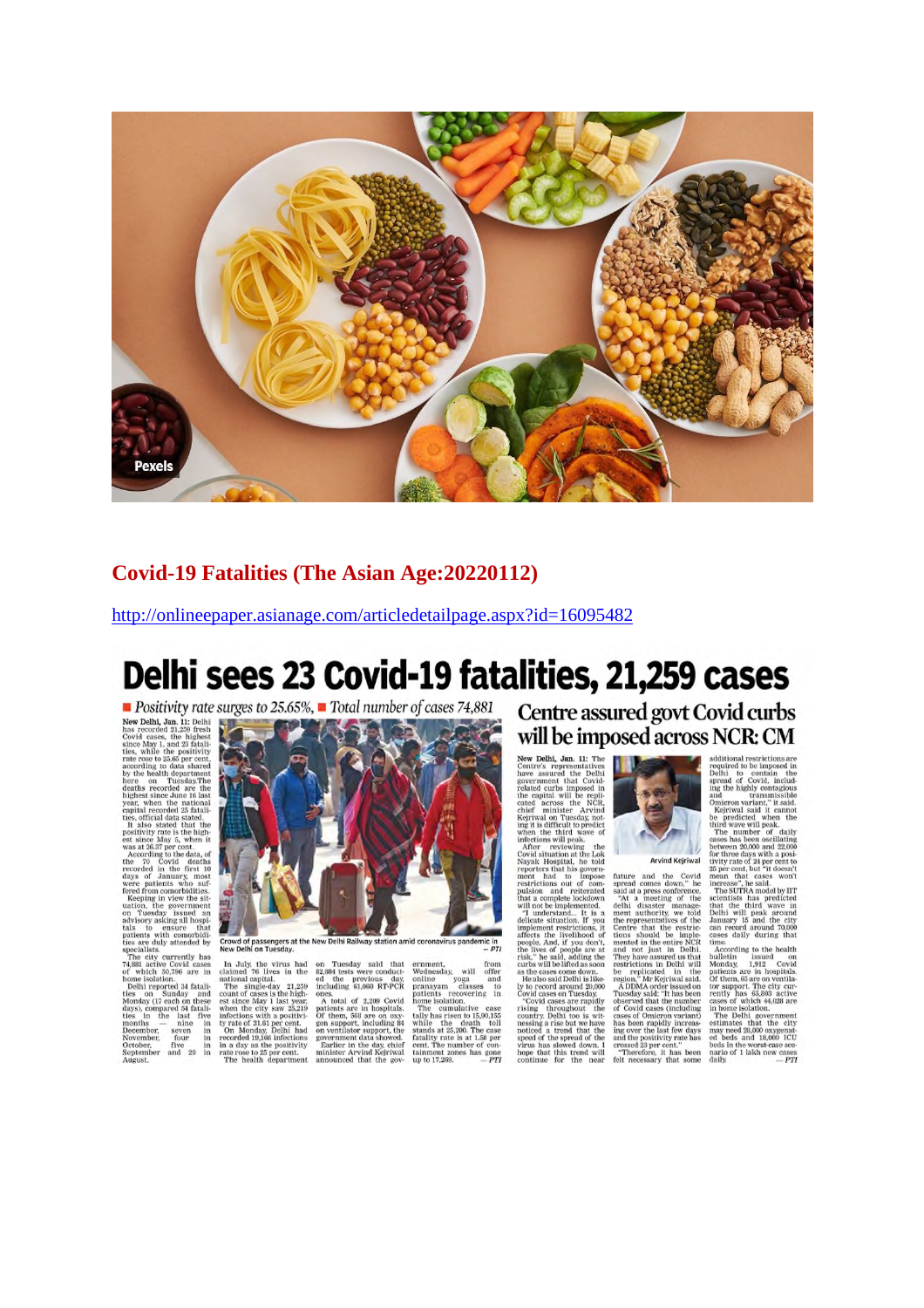## **LP(a) Silent Killer (The Asian Age:20220112)**

http://onlineepaper.asianage.com/articledetailpage.aspx?id=16094489

# LP(a): The silent killer

High levels of Lipoprotein(a) triple the risk of having a heart attack or stroke at an early age

#### **SWATI SHARMA**

THE ASIAN AGE

THE ASIAN AGE<br>
THE ASIAN AGE<br>
THE ASIAN AGE<br>
Ashe, who had his first<br>
heart attack at age 36,<br>
was reported to have high<br>
celebrity fitness trainsing and the main first control of a massive<br>
heart attack at 32. Lp(a) is a<br>

Hospitals.<br>There are no specific treat-<br>ments to lower lipoprotein<br>(a).

#### **DIAGNOSIS**

A lipoprotein (a) test is used<br>to check for risk of stroke, heart attack, or other heart<br>diseases. "It is not a routine<br>test. It is usually only given<br>to the disease of the complex with the top pople who have certain<br>hist

## **WHY DO I NEED A LIPOPROTEIN**

(A) TEST?<br>Dr Sreenivasa says you may<br>need this test if you have:

• Heart disease, despite nor-<br>mal results on other lipid

• Heart disease, despite nor-<br>mal results, on other lipid<br>tests<br> $\overline{H}$  in constanting a healthy<br>diet disease and the disease<br>cially heart disease<br>that has occurred at<br>each carry age and/or<br>sudden deaths from level<br>heart

#### LIFESTYLE CHANGES

Reducing the risk of<br>cardiovascular disease<br>is key, according to Dr<br>P. Rohith Reddy, Senior<br>P. Rohith Reddy, Senior<br>Cardiologist, Yashoda<br>Hospitals.

Dietary and<br>lifestyle changes<br>can reduce LDL<br>cholesterol, which<br>incidence of car-<br>incidence of car-<br>diovascular dis-<br>ease.

# **HERE ARE SOME<br>WAYS IN WHICH THIS<br>CAN BE DONE:**

Adopting<br>heart-healthy heart-healthy<br>
de Exercising<br>
The guilar Pysically<br>
Staying physically active can<br>
lower LDL choosterol<br>
lesterol and raise<br>
Weight : frepple have<br>
weight is enough to<br>
weight is enough to<br>
cholesterol.<br>
Chore LDL and rais

weight is enough to<br>hower LDL and raise HDL<br>cholestrol.<br>The alternative matrices are Minimizing stress:<br>Chronic stress may increase<br>Simokers can seek help to<br>kick the labit and support<br>heart health.<br>**Simokers can seek help** 

### **FATING RIGHT**

Dietary factors help<br>cut the levels of Lp(a),<br>says Dr Rohith Reddy.

says *Dr Ronntn Ready*.<br>
Seem to help reduce Lp(a)<br>
seem to help reduce Lp(a)<br>
levels and a recent study<br>
decrease in Lp(a) levels in<br>
decrease in Lp(a) levels in<br>
supplemented with almonds.<br> **A** high intake of polyunsatu



1

#### **TREATMENT OPTIONS**

**TREATMENT OPTIONS**<br> **THEATMENT OPTIONS**<br>
Impresponsive to traditional<br>
ilipid-lowering drugs, such<br>
as the statins and fibrates.<br>
"Niacin is the only drug which<br>
has routingly been shown to<br>
effectively lower Lp(a) level

### HEALTH CONDITIONS THAT MAY<br>CAUSE HIGH LP(A) LEVELS:

- $\bullet$  Hypothyroidism an underac-
- tive thyroid<br>• Uncontrolled diabetes<br>• Kidney disease



#### **WERING LP(A) THROUGH DIET:**

· Include Omega-3 oils, nuts,

- 
- 
- Include Omega-3 oils, nuts,<br>olive oil and some other veg-<br>etable oils in your diet<br>• Eat more vegetables, fruits,<br>and nuts<br>• Use flaxseed, which is rich in<br>beneficial fibre and Omega-3

**THOMAS SET AND SET AND SET AND SET AND SET AND SET AND SET AND SET AND SET AND SET AND SET AND SET AND SET AND SET AND SET AND SET AND SET AND SET AND SET AND SET AND SET AND SET AND SET AND SET AND SET AND SET AND SET AN** 

- DR M SREENIVASA RAO,<br>Senior Consultant Cardiologist

Bob Harper, the celebrity fitness<br>trainer from the TV show The Biggest<br>Loser, suffered a heart attack in 2018.<br>He found that the cause was lipopro-<br>tein(a), which few doctors test for

m

"ADULTS HAVE AN INCREASED RISK OF HEART ATTACK AND CORONARY HEART DIS-<br>EASE IF THEY HAVE LP(A) LEVELS ABOVE 30<br>MG/DL. THEY MAY ALSO HAVE AN INCREASED<br>RISK OF ISCHEMIC STROKE IF THEY HAVE LP(A)<br>LEVELS ABOVE 50 MG/DL."

.<br>DR ROHITH REDDY, Senior Interventional Cardiologist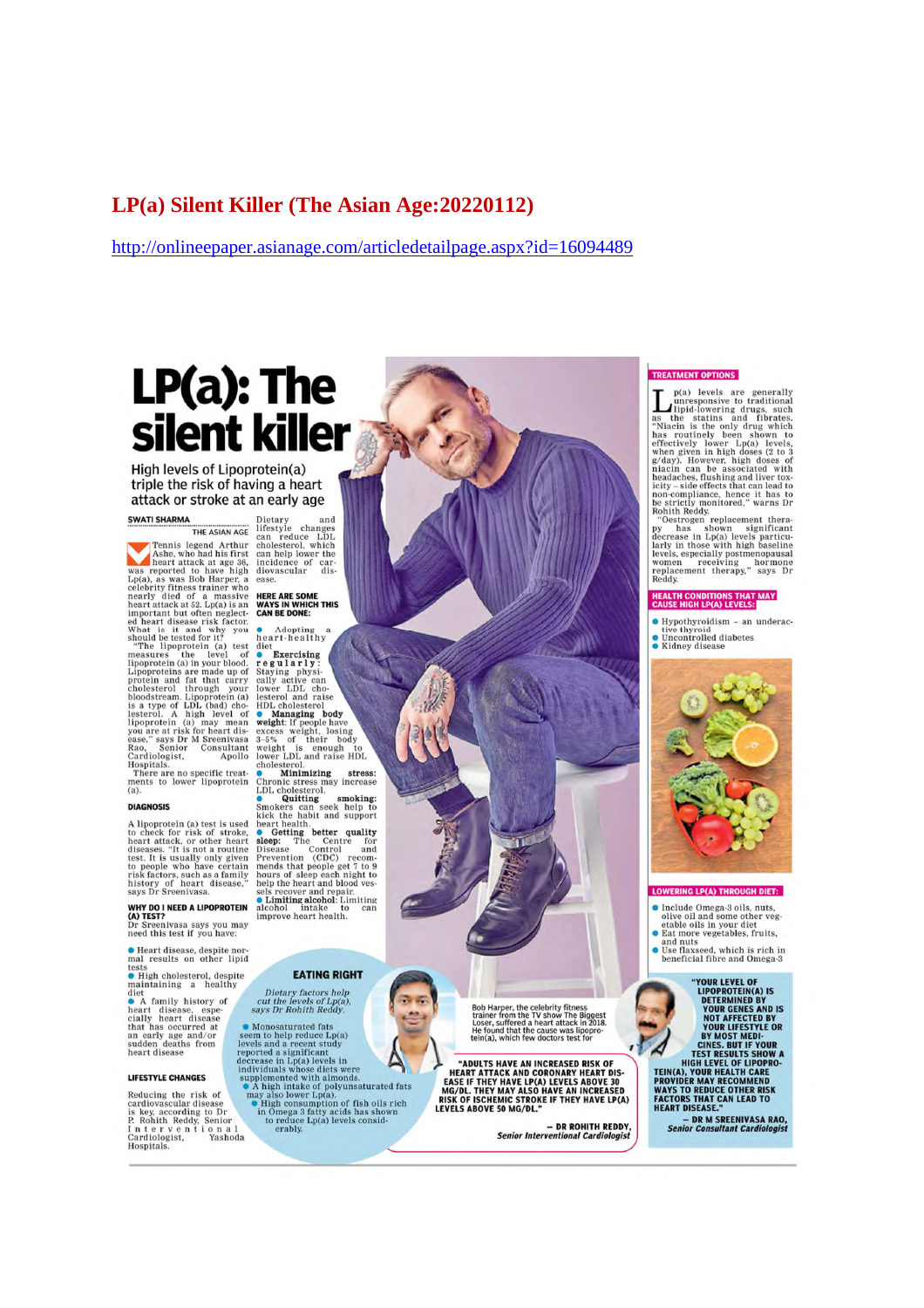## **Drug regulator, COVID-19 task force**

# **Conflicting signals from drug regulator, COVID-19 task force (The Hindu:20220112)**

https://www.thehindu.com/sci-tech/science/conflicting-signals-from-drug-regulator-covid-19 task-force/article38190729.ece

On a few occasions, the national COVID-19 task force has refused to include drugs and vaccines that have been granted an EUA by the regulator

On December 28 last year, Health Minister Mansukh Mandaviya tweeted saying that in further strengthening the fight against COVID-19, the Indian drug regulator has granted emergency use approval for the antiviral drug molnupiravir. He also mentioned that molnupiravir will be manufactured by 13 generic drug manufacturers in India.

"Considering the emergency and unmet medical need in COVID-19, the SEC on December 27 recommended for grant of permission to manufacture and

# **Omicron epidemic**

**Omicron epidemic: third wave or new pandemic? (The Hindu:20220112)**

https://www.thehindu.com/sci-tech/science/omicron-epidemic-third-wave-or-newpandemic/article38190636.ece

T. Jacob JohnDhanya DharmapalanM.S. SeshadriJANUARY 08, 2022 19:57 IST

Both Delta and Omicron might co-exist, needing more vaccines in 2022

India is facing an epidemic wave of Omicron disease presenting mostly with sore throat, nasal discharge – without cough or high fever. Pneumonia is uncommon. Blood oxygen level remains normal.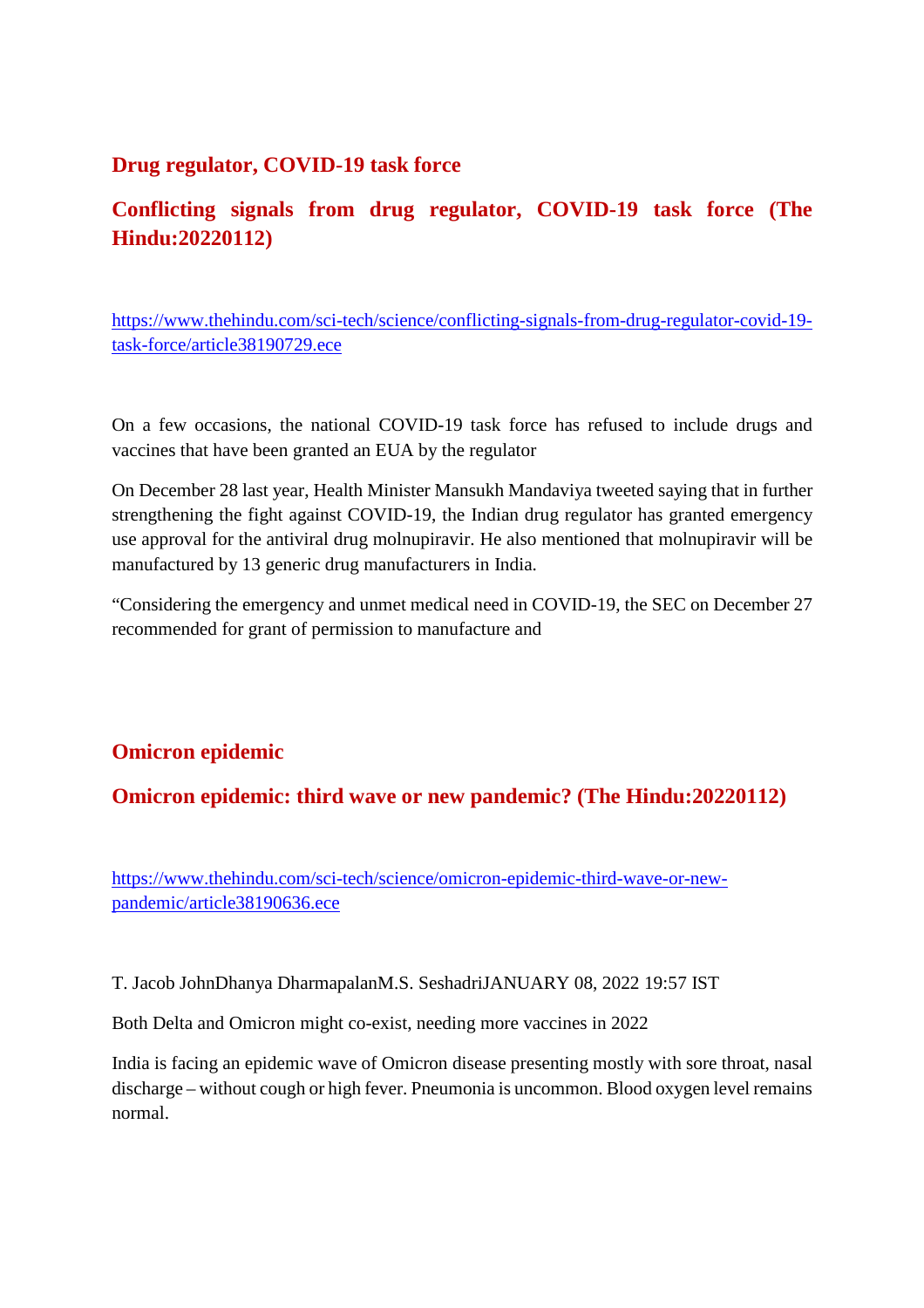Some senior citizens and those with diseases or therapies that weaken the immune system do get severe disease requiring hospitalisation. Altogether, Omicron disease is a milder version of COVID-19 with Wuhan-D614G or Alpha, Beta, Gamma and Delta variants.

# **'Milder Omicron**

# **'Milder Omicron an evolutionary mistake,' warns Cambridge scientist (The Hindu:20220112)**

https://www.thehindu.com/sci-tech/science/milder-omicron-an-evolutionary-mistake-warnscambridge-scientist/article38177941.ece

The reduced severity of Omicron is good news for now, but it is the result of an "evolutionary mistake" as COVID-19 is transmitting very efficiently and there is no reason for it to become milder, indicating that the next variant could be more virulent, a leading Indian-origin scientist from the University of Cambridge has warned.

Ravindra Gupta, Professor of Clinical Microbiology at the Cambridge Institute for Therapeutic Immunology and Infectious Diseases (CITIID), led a recent study on the Omicron variant.

# **Vaccination**

**बेघर िकशोरका टीकाकरण चुनौती बना (The Hindu:20220112)**

# समस्या

# **सीसीआई मवैसीनेशन शु**

बालक देखरेख संस्था (सीसीआई) में रहने वाले किशोरों का टीकाकरण शुरू हो चुका है। एक सीसीआई के अधिकारी ने बताया कि जिला प्रशासन की मदद से सीसीआई में टीम आकर किशोरों का टीकाकरण कर रही है। उत्तरी जिला में ऐसे 99 फीसदी किशोरों का टीकाकरण किया जा चुका है। इसके लिए जिला बाल संरक्षण इकाई में नोडल अधिकारी भी नियुक्त किए गए हैं। टीकाकरण को लेकर दिशा-निर्देश भी जारी किए गए हैं।